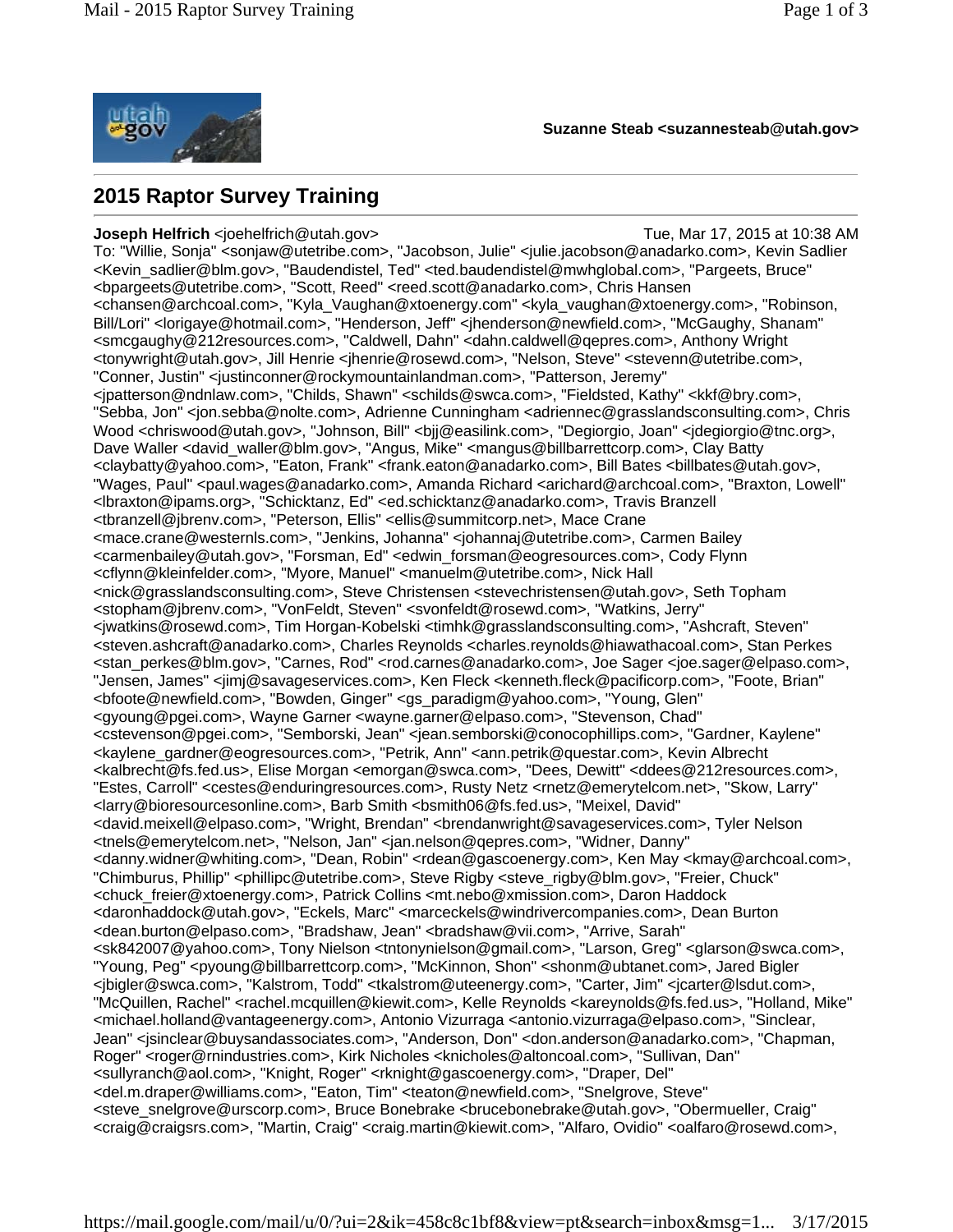Kit Pappas <kit@emerytelcom.net>, "Davis, Valyn" <davis.contractor@qepres.com>, "Christianson, Bruce" <bruce\_christianson@xtoenergy.com>, "Jackson, Sue" <jacksonsue@q.com>, "Massoth, Terry" <twmassoth@hotmail.com>, "Atwood, Dennis" <datwood@easilink.com>, Diana Whittington <diana\_whittington@fws.gov>, Jeff Mckenzie <jeff\_mckenzie@blm.gov>, "Kast, G" <gkast@verizon.net>, Jill Reid <jill.reid@tetratech.com>, Pete Hess <petehess@utah.gov>, Jeff Jewkes <jjewkes@fs.fed.us>, Robert Nead <blbnead@altoncoal.com>, James Haney <jameshaney@westernbiota.com>, "Gurr, George" <george.gurr@dvn.com>, "Gibbons, Daryl" <dgibbons@pgei.com>, "Colton, Byron" <byronc@horrocks.com>, "Kimball, Spencer" <skimball@ipams.org>, "Secrest, Ken" <ken\_secrest@xtoenergy.com>, "Cuch, Cameron" <cuch@uteenergy.com>, "Duncan, Jeff" <jeff.duncan@anadarko.com>, Pam Riddle <priddle@blm.gov>, Terry Krasko <tkrasko@fs.fed.us>, "donhaney@westernbiota.com" <donhaney@westernbiota.com>, Steve Falk <steve\_falk@blm.gov>, "Waits, Robert" <rwaits@212resources.com>, Tom Lloyd <twlloyd@fs.fed.us>, "Hollis, Fred" <fred.hollis@anadarko.com>, Marc Stilson <marcstilson@utah.gov>, "Ryan, Bill" <rmcwar@hotmail.com>, "Cesspooch, Leroy" <leroyc@utetribe.com>, "Pippy, Joe" <jpippy@newfield.com>, "Dye, Gary" <gary\_dye@xtoenergy.com>, Matt Serfustini <mserfustini@preciscom.net>, Rhett Boswell <rhettboswell@utah.gov>, "Roberts, Mike" <mike\_roberts@tnc.org>, "Richins, Gary" <grichins@dalboholdings.com>, "Robinson, Leslie" <leslie.robinson@elpaso.com>, "Reyos, Kelly" <kelly.reyos@qepres.com>, Ingrid Campbell <ingridcampbell@utah.gov>, Dan Emmett <daniel\_emmett@blm.gov>, "Gibson, Nancy" <nancy\_gibson@xtoenergy.com>, Steven Petersen <steven\_petersen@byu.edu>, "Ruegsegger, Bill" <bruegsegger@pstrep.com>, "Wilson, Krista" <krista\_wilson@xtoenergy.com>, Jay Marshall <jmarshall@coalsource.com>, "Mustoe, Brett" <brett\_mustoe@urscorp.com>, "Curtice, Rick" <richard.curtice@halliburton.com>, Cory Wilcox <cory.d.wilcox@conocophillips.com>, "Ashby, Craig" <craiga@horrocks.com>, Eric Holt <eholt@jbrenv.com>, "Castilian, Chris" <chris.castilian@anadarko.com>, "Dufresne, Jeff" <jeff.dufresne@anadarko.com>, "Michael Glasson@blm.gov" <michael glasson@blm.gov>, Mike Davis <mdavis@archcoal.com>, Rosalee Nolton <rnolton@utah.gov>, "Gregg, Dean" <dgregg@millerbrooksenv.com>, "Gill, Ruland" <ruland.gill@gmail.com>, "Campbell, Alex" <acampbell@enduringresources.com>, "Jorgensen, Misty" <misty\_jorgensen@xtoenergy.com>, Daniel Soucy <dsoucy@kleinfelder.com>, Gary Richins <grichins@rnindustries.com>, "Oleen, Grizz" <grizz.oleen@anadarko.com>, Kent Jones <kentjones@utah.gov>, Dustin Schaible <dustinschaible@utah.gov>, "Dille, Eric" <eric\_dille@eogresources.com>, "Goodrich, Fred" <fwg@bry.com>, "Crokus, Bridget" <bcrokus@swca.com>, "Wilcox, Tammy" <tammyw@utetribe.com>, Garth Nielson <garthnielsen@savageservices.com>, "Torkelson, Lisa" <ltorkelson@pgei.com>, "Swan, Gary" <gary@nef1.org>, "Kendall, Gary" <garykendall@civcoengineering.com>, "Quigley, Samuel" <sam@westernenergyhub.com>, "Bruch, John" <jbruch@vernal.oilfield.slb.com>, Gary Bezzant <garybezzant@utah.gov>, Jon Sexauer <Jon@grasslandsconsulting.com>, Vaughn Hughes <vhughes@blm.gov>, "Hoopes, Ramey" <ramey.hoopes@anadarko.com>, Dana Truman <dana\_truman@blm.gov>, "Crozier, Nate" <natecrozier@gmail.com>, Dennis Oakley <dennis.oakley@pacificorp.com>, "Wright, Stuart" <wright@dawson3d.com>, Suzanne Steab <suzannesteab@utah.gov>, "Ralphs, Kevin" <kralphs@epiceng.net>, "Sencenbaugh, Robert" <robert.sencenbaugh@elpaso.com>, Vicky Miller <vmiller@archcoal.com>, "Bradshaw, Don" <don@american-ins.com>, "Ballou, Bob" <rballou@stratanet.com>, "Bayer, Bob" <rbayer@jbr-env.com>, "Chapman, Chris" <cchapman@rnindustries.com>, "Davis, Glenda" <gdavis@pgei.com>, Jaren Jorgensen <jorg6993@yahoo.com>, "West, Bruce" <bwest@pgei.com>, "Nemec, Lucy" <lucy.nemec@mustangfuel.com>, "Taveapont, Roseline" <roset@utetribe.com>, "Bro, Todd" <toddbro@itltanklines.com>, "Merkel, John" <john.merkel@anadarko.com>, "Nelson, Laura" <lnelson@redleafinc.com>, Dan Hamilton <dan@grasslandsconsulting.com>, "Michaelsen, Mark" <mmichaelsen@earthlink.net>, Nicole Nielson <nicolenielson@utah.gov>, "Lytle, Andy" <andrew.lytle@anadarko.com>, Teresa Griffin <teresagriffin@utah.gov>, "Peacock, Lee" <lpeacock@utahpetroleum.org>, Marit Sawyer <msawyer@jbrenv.com>, "Dalrymple, Dwyann" <eddalrymple@nalco.com>, Justin DeCaro <jdecaro@fs.fed.us>, "Skoy, Erik" <erikskoy@savageservices.com>, "Richason, Bruce" <brucepackers@hotmail.com>, "Burger, Benjamin" <bburger@swca.com>, "Strauss, Justin" <jstrauss@swca.com>, "Dennison, Doug" <ddennison@billbarrettcorp.com>, Derris Jones <djones@preciscom.net>, "Secakuku, Ferron" <ferrons@utetribe.com>, Dana Dean <danadean@utah.gov>, "Bowen, Blake" <bbowen@rosewd.com>, "Young, Lovel" <lovel.young@anadarko.com>, "Murray, Mike" <pitliner@hotmail.com>, Karla Knoop <kknoop@jbrenv.com>, Kay Nicholson <knicholson@logansimpson.com>, "Nelson, Jordan" <jordan.nelson@elpaso.com>, "Zeller, Robert" <robert.zeller@questar.com>, Priscilla Burton <priscillaburton@utah.gov>, Dave Evans <Devans@kleinfelder.com>, "Hartley, Jeffrey" <jwhartley@gmail.com>, John Gefferth <johngefferth@consolenergy.com>, "Drewry, Annie"